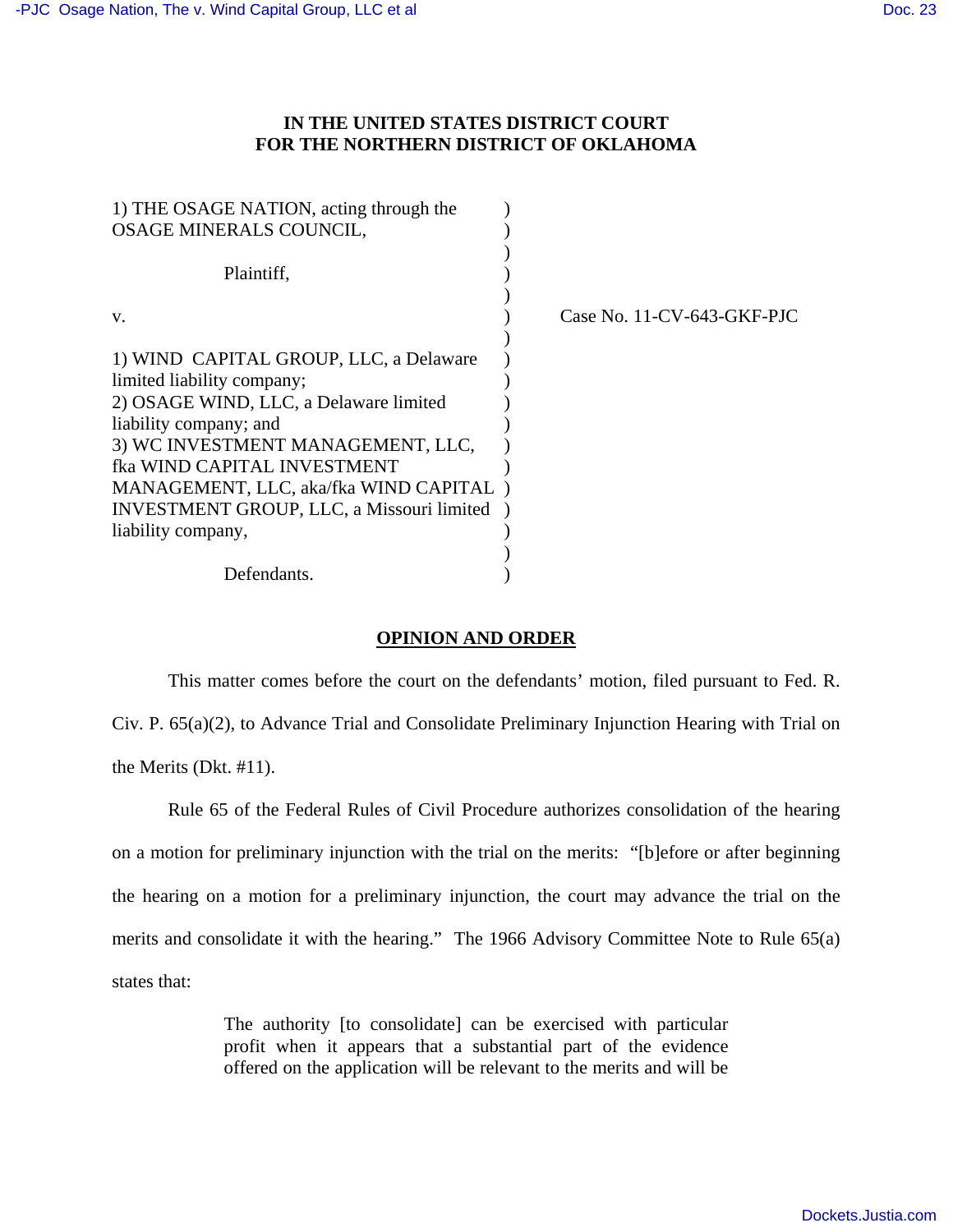presented in such form as to qualify for admission on the trial proper.

Consolidation is warranted, for example, 1) when the relief demanded by the complaint is the identical relief requested by the application for a preliminary injunction; 2) where the factual issues raised by the complaint are not only few and simple but identical with those which would be presented upon the trial; and 3) where consolidation would save the court and the parties a duplicative second trial without prejudicing the rights of the parties. *City of Rye, New York v. Schuler*, 355 F.Supp. 17, 19-20 (S.D.N.Y. 1973).

 In its Complaint for Declaratory and Injunctive Relief, the plaintiff seeks both preliminary and permanent injunctions prohibiting the defendants from moving forward with the Osage County Wind Project. Plaintiff also requests declaratory relief that the Project violates 25 C.F.R. § 226.19, a federal regulation which provides that a lessee or the mineral estate shall have the right to use so much of the surface of the land within the Osage Mineral Estate as may be reasonable for operations and marketing. The federal regulation is a key component of plaintiff's request for injunctive relief. Thus, the claim for declaratory relief presents an issue which must be decided in connection with the claim for injunctive relief, and the relief demanded by the complaint is essentially identical with the relief requested in the application for preliminary injunction.

 It also appears that the factual issues raised by the complaint are relatively few, straightforward, and identical with those which would be presented at a later trial. In its First Claim for relief, plaintiff contends that the construction and operation of the Osage County Wind Project will interfere with access to the mineral estate in violation of federal law. In its Second Claim for relief, plaintiff contends that construction and operation of the Osage County Wind Project will interfere with the development and marketing of oil and natural gas to the detriment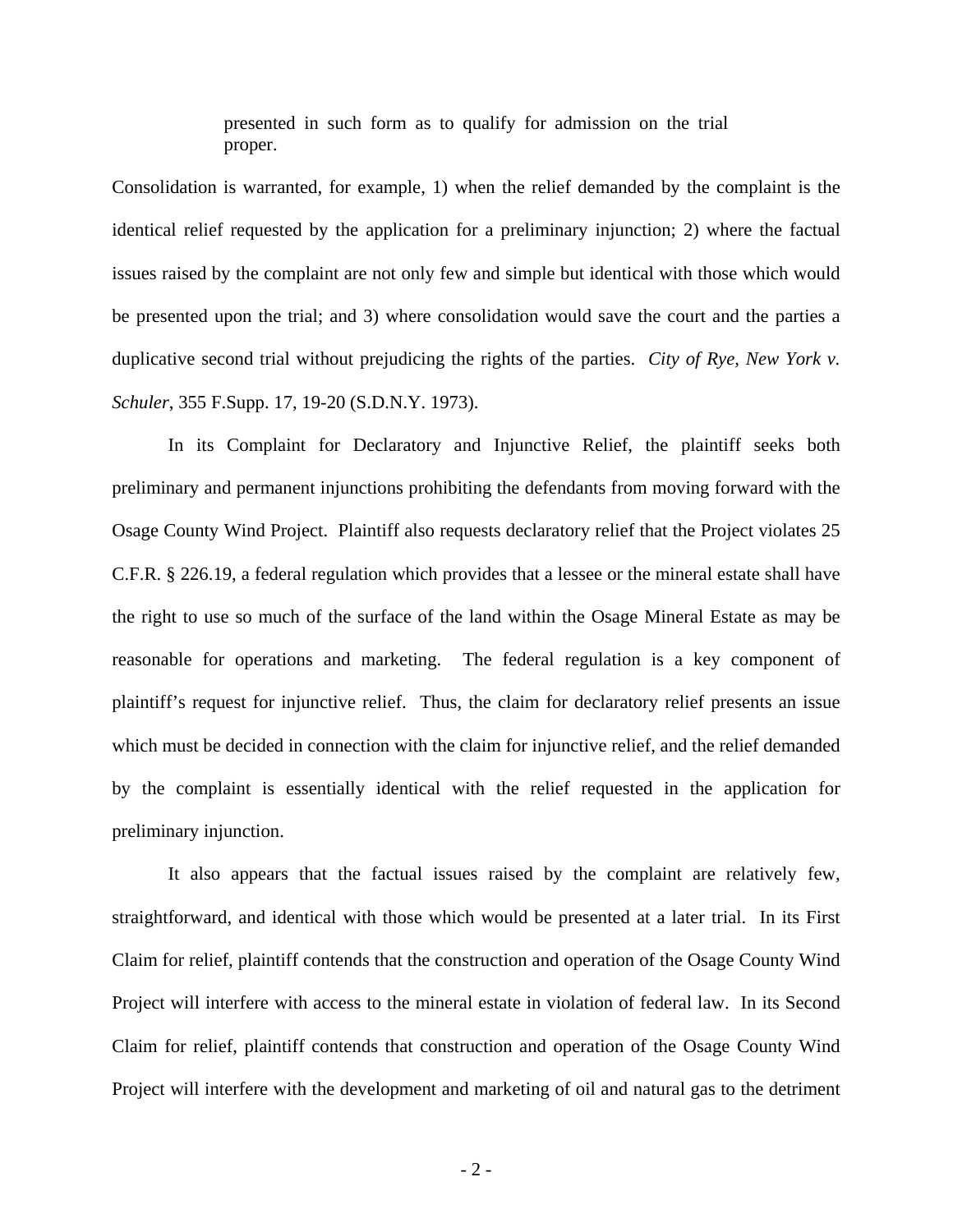of the Osage mineral estate and in violation of the rights of the dominant mineral estate under Oklahoma law.

 Although it is clear that consolidation of the request for preliminary injunction and the trial would save this court and the parties from a second trial on the same issues, the parties dispute whether consolidation would prejudice the rights of the plaintiff. Plaintiff argues that the trial on the merits should not be consolidated with the preliminary injunction hearing because there is insufficient time for discovery. The parties began discovery on October 31, 2011, when they exchanged requests for production. The court set a discovery cutoff of December 9, 2011, but gave the parties permission to conduct discovery by agreement up until the hearing on December 14, 2011. The parties thus have 40 days of discovery until the December 9 deadline, and would have an additional 4 days of agreed-to discovery prior to trial. Plaintiff has not persuaded this court that the discovery necessary for trial cannot be completed in that time, that plaintiff's experts cannot adequately review the project engineering layout and design in that time, and that it would not be feasible to try this matter beginning on December 14, 2011. Plaintiff would not be required "to forego discovery" as was the case in *Pughsley v. 3750 Lake Shore Drive Co-op Bldg.*, 463 F.2d 1055, 1057 (7th Cir. 1972), which plaintiff cites in opposition.

 The Osage Nation contends it needs additional time to prepare for a trial on a potential Endangered Species Act claim. Such a claim cannot be brought until 60 days after sending a mandatory notice of the claim to the relevant government authorities. No Endangered Species Act claim has yet been brought. Any such claim may be resolved by the judge assigned to the case if and when it is brought.